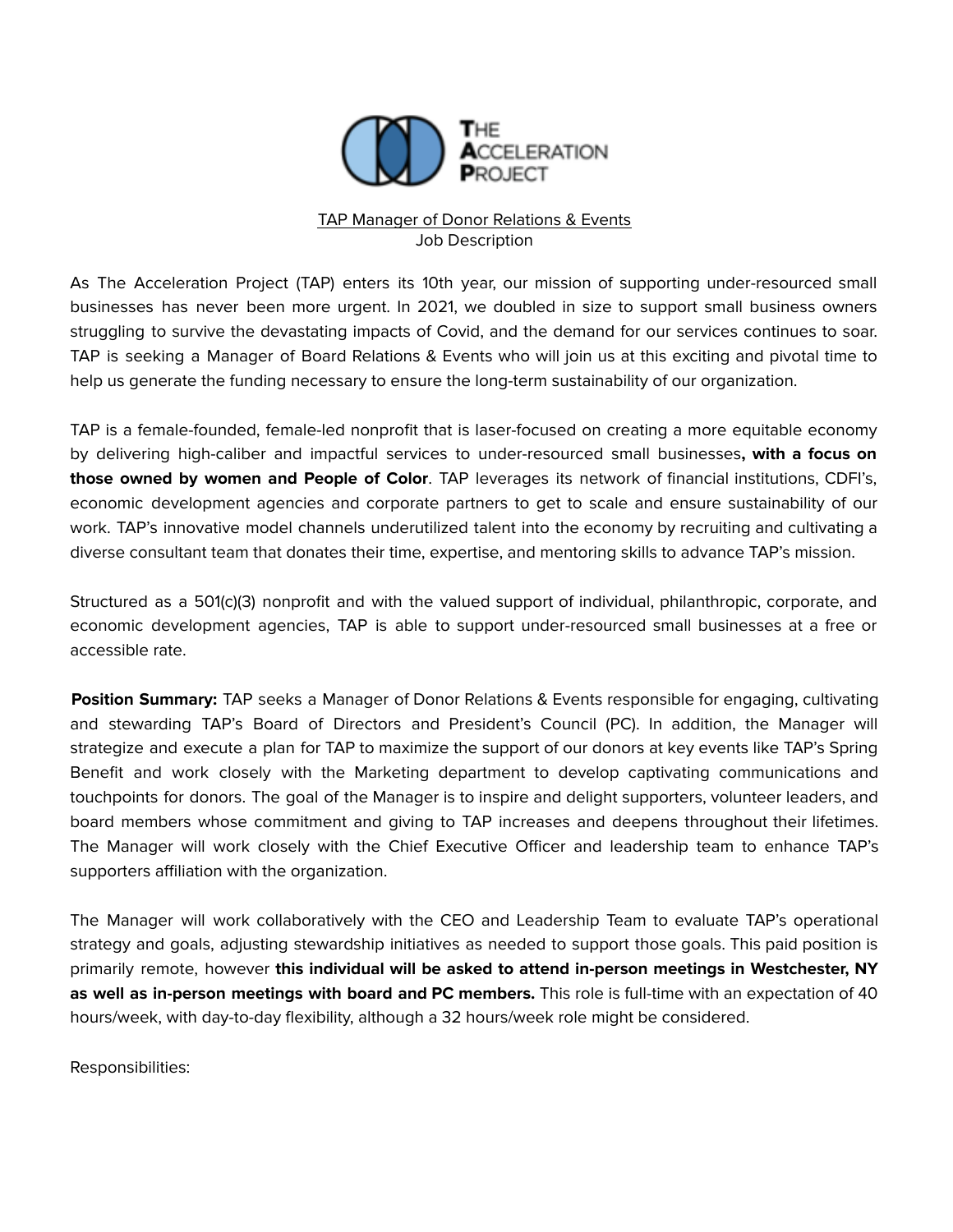- Develop and execute strategic stewardship plans to meet short and long term fundraising goals; individualizing plans for board and PC members based on personas.
- Organize, execute and project manage innovative and compelling fundraising events/campaigns including TAP's 10th Anniversary celebration, annual appeal and spring benefit.
- Develop a plan by segment to utilize TAP team, board and PC members to assist in fundraising efforts including crafted emails, follow-up reminders, and progress reports.
- Collaborate with the Marketing team to develop collateral on TAP's impact and stories, targeted donor communications and stewardship materials for all donors; stay apprised of Service Delivery projects in order to create meaningful stewardship opportunities.
- Partner with the CEO to develop and maintain relationships, assisting with communications and meeting preparation and follow up.
- Utilize Salesforce database for prospect management and reporting.

Skills and Qualifications:

- Experience managing non-profit board of directors to fulfill governance duties and stewarding the President's Council as TAP ambassadors and donors.
- Experience in identifying, cultivating, soliciting, and stewarding major donors.
- Able to inspire and support the Board and PC in outreach efforts.
- Strong relationship builder, creative problem solver, and bespoke service provider.
- Ability to inspire, motivate and manage part-time and volunteer development team members.
- Demonstrated flexibility, self-motivation, attention to detail, and organization, as well as a proven record of successfully managing multiple tasks and meeting deadlines.
- Entrepreneurial and resilient.
- A team player, willing to take on whatever tasks are needed to reach a goal.
- Embraces and models the collaborative, positive culture that is the hallmark of TAP.
- Able to thrive and learn in a fast-paced environment and adjust to changing organizational priorities.

Requirements:

- Demonstrated belief in TAP's mission and values of equity, innovation and passion for change.
- Bachelor's Degree or equivalent from an accredited college/university; MBA, MA/MS in Nonprofit Management, or other advanced degree a plus but not required
- Minimum of 2-4 years of overall development work experience, which should include board relations, fundraising and/or business development, marketing and communications
- Excellent written and oral communication skills
- Proficient in Microsoft Office Suite (Word, Excel, PowerPoint) and Google Suite (Docs, Sheets, Slides, Drive)
- Familiar/Proficient with Canva, a plus
- Familiar with CRM software (e.g., Salesforce)
- Able and willing to participate in periodic events outside traditional work hours
- Understanding that at times the Manager might be called upon to support other TAP activities given small staff size and high growth environment